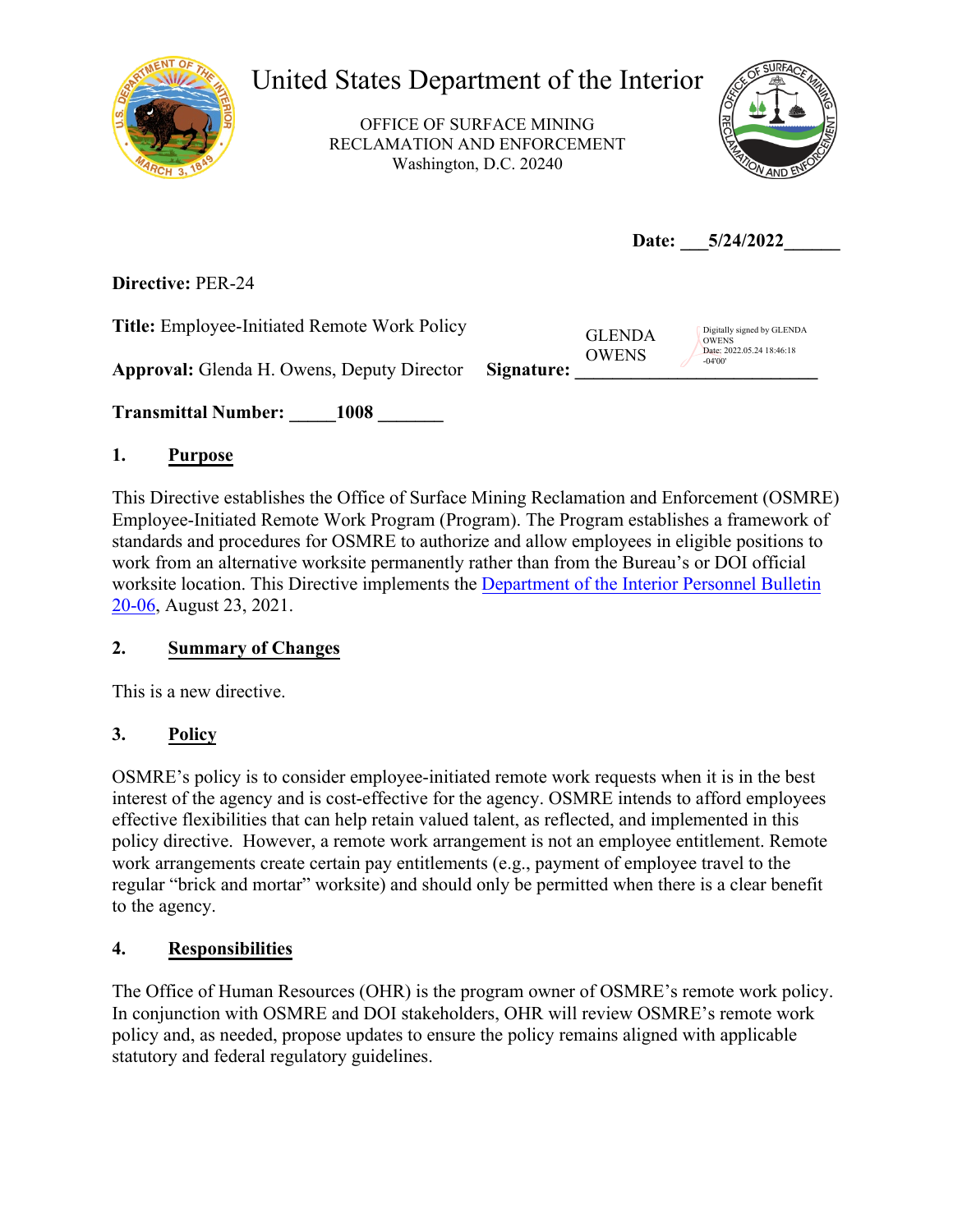#### **5. Procedures**

#### Establishing a Remote Work Agreement:

- a. Employee initiates a conversation with their first-level supervisor about their desire for remote work and acknowledges the employee's review of the applicable Department and OSMRE requirements for remote work.
- b. Employee submits a request to participate in remote work using Appendix B of this Directive (Remote Work Agreement).
- c. In addition to submitting a remote request, an employee should also provide a justification that must address in detail the following factors:
	- (1) How the remote work arrangement is in the best interest of the agency.
	- (2) Potential impact to the Bureau/Office and/or work unit should the arrangement be approved (or denied).
	- (3) Whether the position requires special or unique competencies.
	- (4) What characteristics/competencies make this employee an ideal remote worker.
	- (5) Whether the duties of the position are suitable for remote work.
	- (6) Whether the remote work arrangement is cost neutral and, if yes, explain in detail how it was determined.
- d. First-level supervisors review the remote work request:
	- (1) Incomplete documents will be returned to the employee.
	- (2) The first-level supervisor may ask the employee in writing for additional information or clarification on the information submitted. If applicable, those supervisors between the first-level supervisor and the RD, must surname the request.
	- (3) If submission is not approved, first-level supervisors must provide the employee with a written explanation why the arrangement cannot be accommodated addressing the mission-related rationale for the decision.
	- (4) If the submission is approved, the first-level supervisor signs corresponding documents and works with the Information Resources Office (IRO) to verify if equipment and technology are available for the requesting employee. The first-level supervisor then obtains an IRO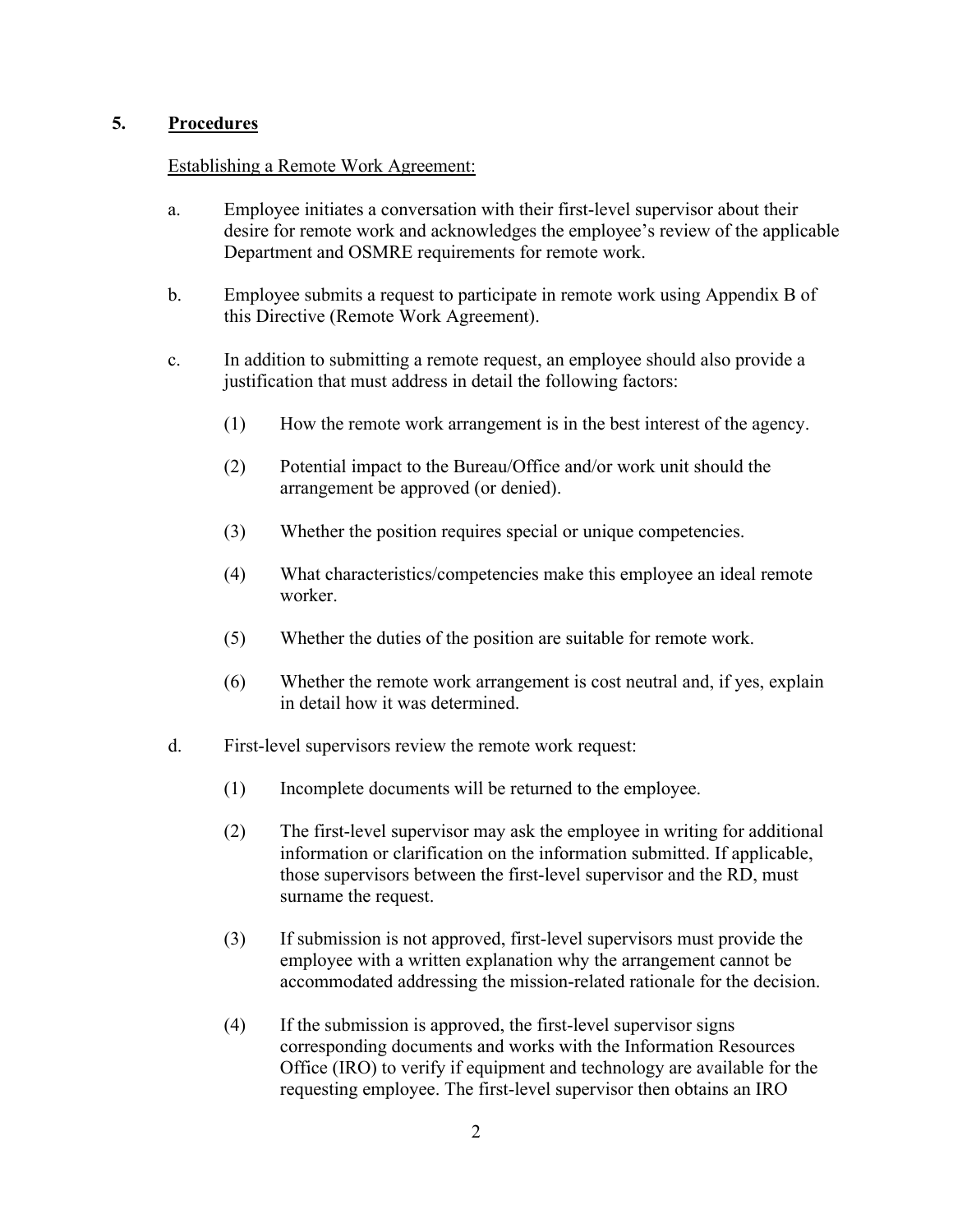signature on the Remote Work Agreement before submitting to OHR for review.

*Note: For employees who report directly to a Regional Director, Assistant Director, or Staff Office Head, contact OHR for guidance on how to proceed with the approval process.*

- e. OHR will review received Remote Work Agreements for completeness and perform the following:
	- (1) Validate performance ratings.
	- (2) Ensure that all documents provided are completed in entirety.
- f. OHR will submit the completed Remote Work Agreement to the Regional Director, Assistant Director, or Staff Office Head for final review and signature. The package is then returned to OHR. OHR completes a final check before the package is provided to the Deputy Director for decision.
- g. Deputy Director reviews and provides final decision before providing package to OHR who will then communicate with the appropriate supervisor, RD/AD, Division Chief on next steps.
- h. Requesting employee's supervisor and OHR will communicate to initiate the Change of Duty Location action for approved remote work requests.
- i. It is recommended that employees contact their benefits specialist to discuss any impact on health insurance programs, tax withholding, salary, etc.
- j. Employee and supervisor ensure that accountable property is managed in accordance with OSMRE property management procedures.
- k. Employee and supervisor ensure that office supplies and expendable property items are purchased, shipped, and managed in accordance with OSMRE financial management procedures.
- l. Employee and supervisor conduct a review of the Remote Work Agreement every six months or upon any changes to the Remote Work Agreement. However, recertification of a Remote Work Agreement must be completed on an annual basis.

*Note: Bureaus/Offices should review Remote Work Agreement requests and provide a written decision on the request within a timely manner—generally, within 21 calendar days. Decisions to deny a requested Remote Work Agreement should address the mission-related rationale for the decision.*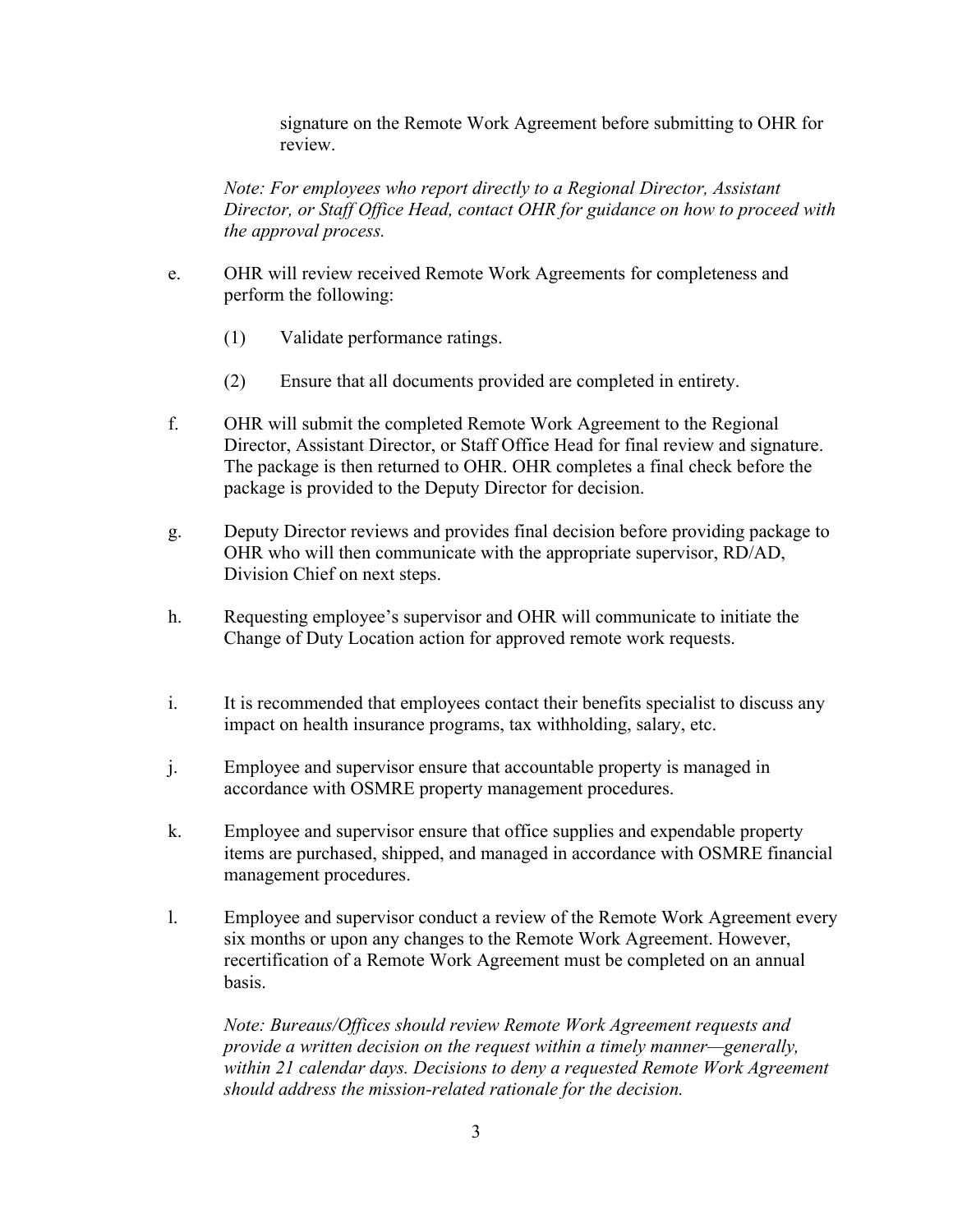#### Terminating a Remote Work Agreement:

- a. A Remote Work Agreement may be terminated at any time:
	- (1) If it no longer meets the needs of the office.
	- (2) For a decline in performance or productivity.
	- (3) For misconduct.
	- (4) For non-compliance with terms of the Remote Work Agreement.
	- (5) Or for other reasons.
- b. For management-initiated terminations, the employee must receive advanced written notification of the decision to terminate the Remote Work Agreement at least 30 days before the effective date of the termination. This allows the remote worker an opportunity to have conversations with management about returning to a different tour of duty.
- c. For employee-initiated terminations, such requests must be made in writing with advance notice of at least 30 days.
- d. Employees may file a grievance of the denial of a Remote Work Agreement or the termination of an existing Remote Work Agreement. Bargaining unit employees may file a grievance through negotiated grievance procedures, if provided for in their applicable collective bargaining agreement. If there is not a collective bargaining agreement and/or negotiated grievance procedures in place, bargaining unit employees may be permitted to file in accordance with the Department's Administrative Grievance Procedures 370 DM 711 where the use of these procedures has been agreed to via a written agreement between the appropriate management and union representatives. Non-bargaining unit employees may file a grievance in accordance with the Department's Administrative Grievance **Procedures**

### **6. Reporting Requirements**

None.

## **7. Effect on Other Documents**

None.